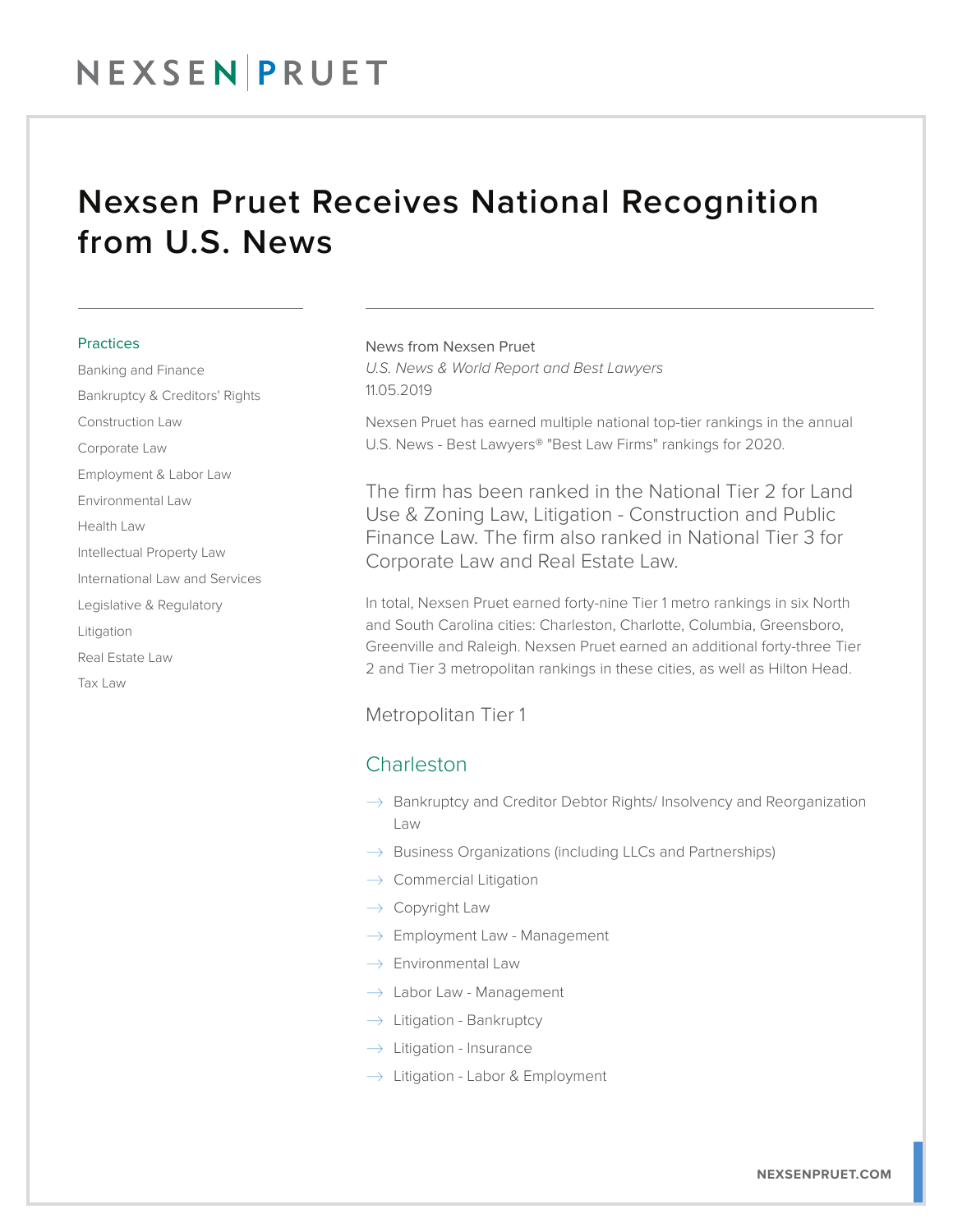# NEXSEN PRUET

 $\rightarrow$  Real Estate Law

## **Charlotte**

 $\rightarrow$  Litigation - Construction

### Columbia

- $\rightarrow$  Banking and Finance Law
- $\rightarrow$  Bankruptcy and Creditor Debtor Rights / Insolvency and Reorganization Law
- $\rightarrow$  Commercial Litigation
- $\rightarrow$  Construction Law
- $\rightarrow$  Employee Benefits (ERISA) Law
- $\rightarrow$  Employment Law- Management
- $\rightarrow$  Environmental Law
- $\rightarrow$  Financial Services Regulation Law
- $\rightarrow$  Health Care Law
- $\rightarrow$  Labor Law Management
- $\rightarrow$  Litigation Labor & Employment
- $\rightarrow$  Mergers & Acquisitions Law
- $\rightarrow$  Public Finance Law
- $\rightarrow$  Real Estate Law
- $\rightarrow$  Securities / Capital Markets Law
- $\rightarrow$  Securities Regulation
- $\rightarrow$  Tax Law

### Greensboro

- $\rightarrow$  Bankruptcy and Creditor Debtor Rights / Insolvency and Reorganization Law
- $\rightarrow$  Construction Law
- $\rightarrow$  Litigation Construction
- $\rightarrow$  Litigation Real Estate
- $\rightarrow$  Real Estate Law